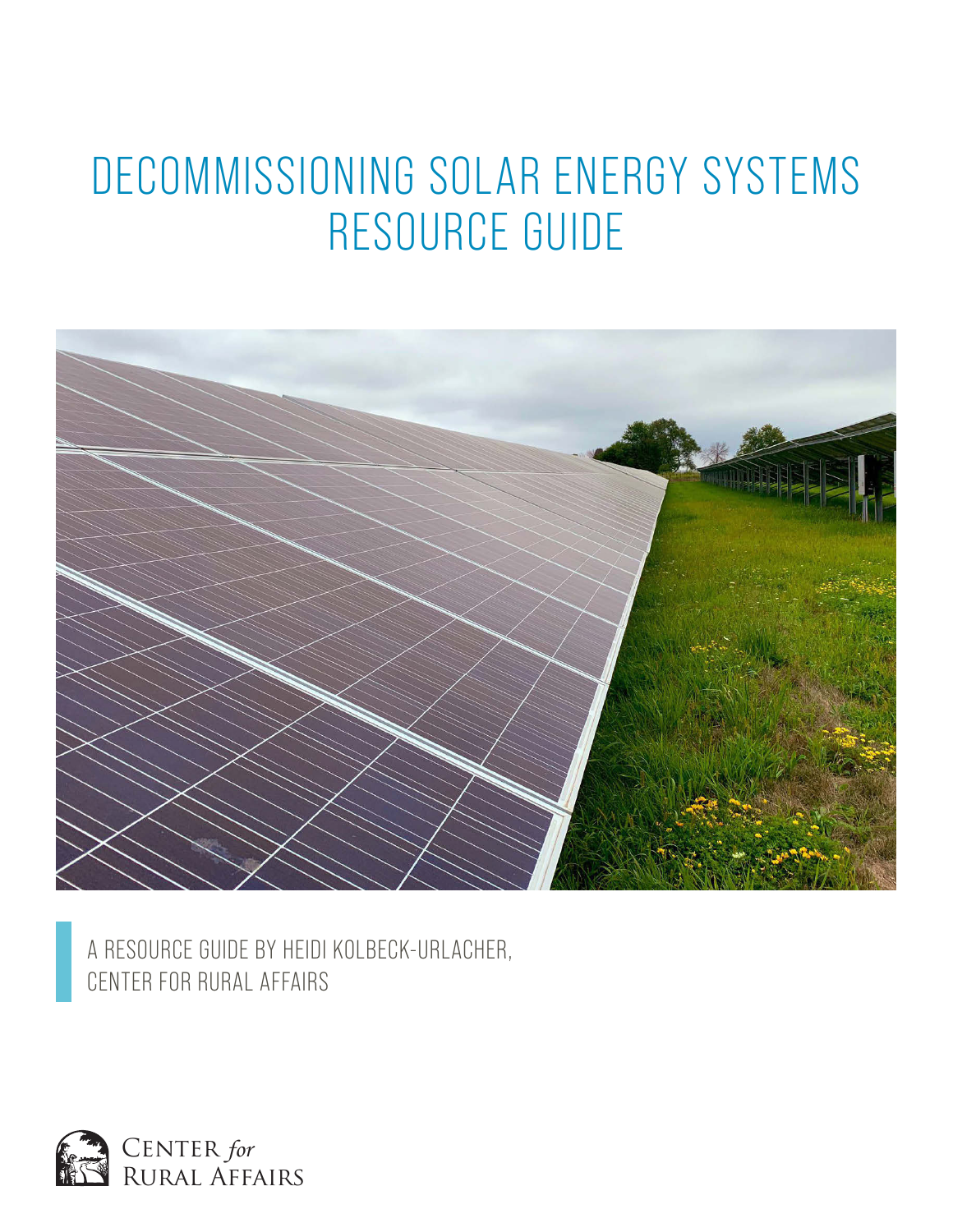# DECOMMISSIONING SOLAR ENERGY SYSTEMS RESOURCE GUIDE

# HEIDI KOLBECK-URLACHER

Senior Policy Associate, Center for Rural Affairs

June 2022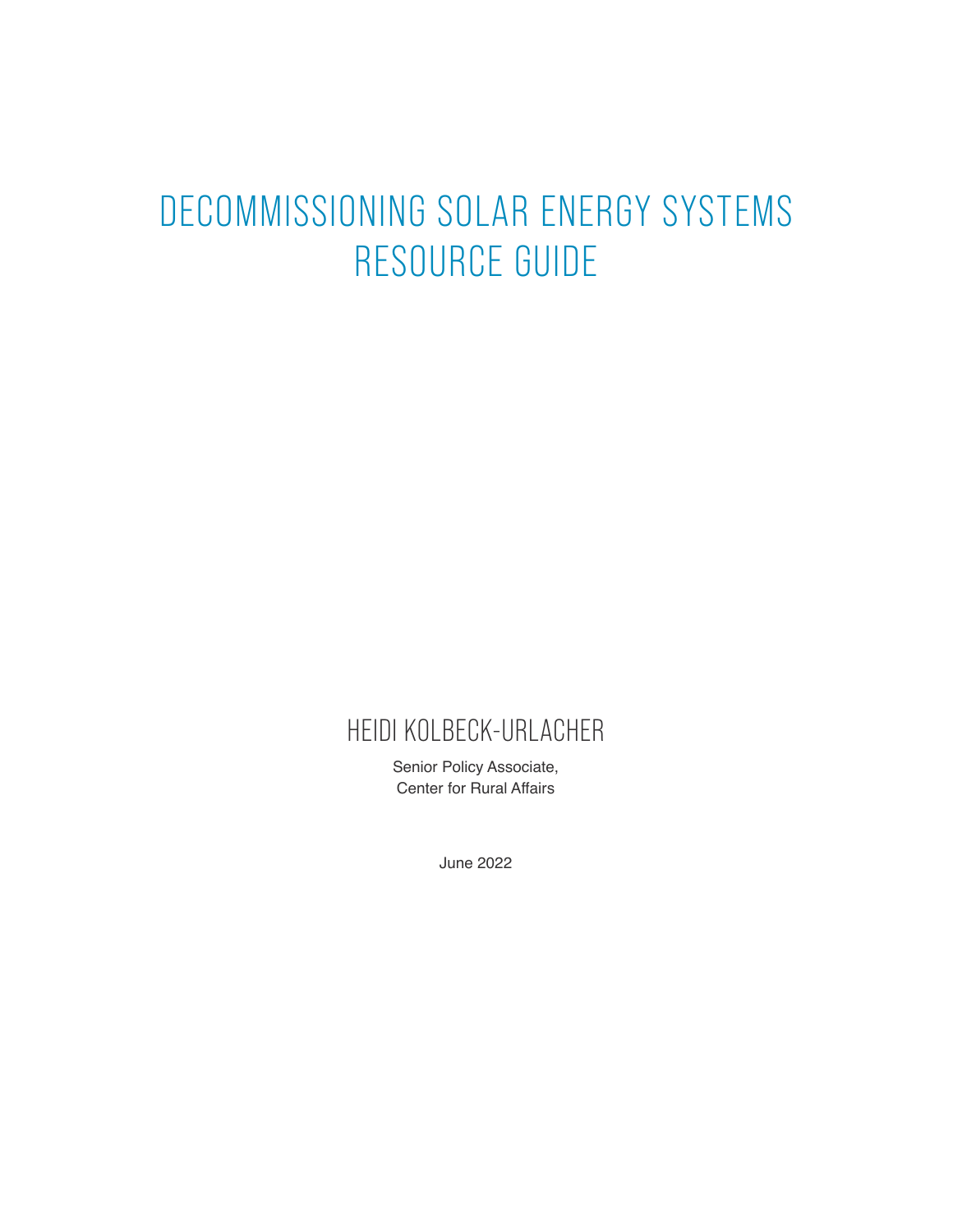Decommissioning Solar Energy Systems Resource Guide

By: Heidi Kolbeck-Urlacher, senior policy associate.

© Copyright 2022

Center for Rural Affairs 145 Main Street PO Box 136 Lyons, NE 68038 402.687.2100 info@cfra.org cfra.org

Cover photo by Cody Smith

Report editing by: Teresa Hoffman, senior communications associate; Rhea Landholm, communications manager; Catharine Huddle, communications consultant; and Liz Stewart, communications consultant.

Design by: Kylie Kai, senior communications associate.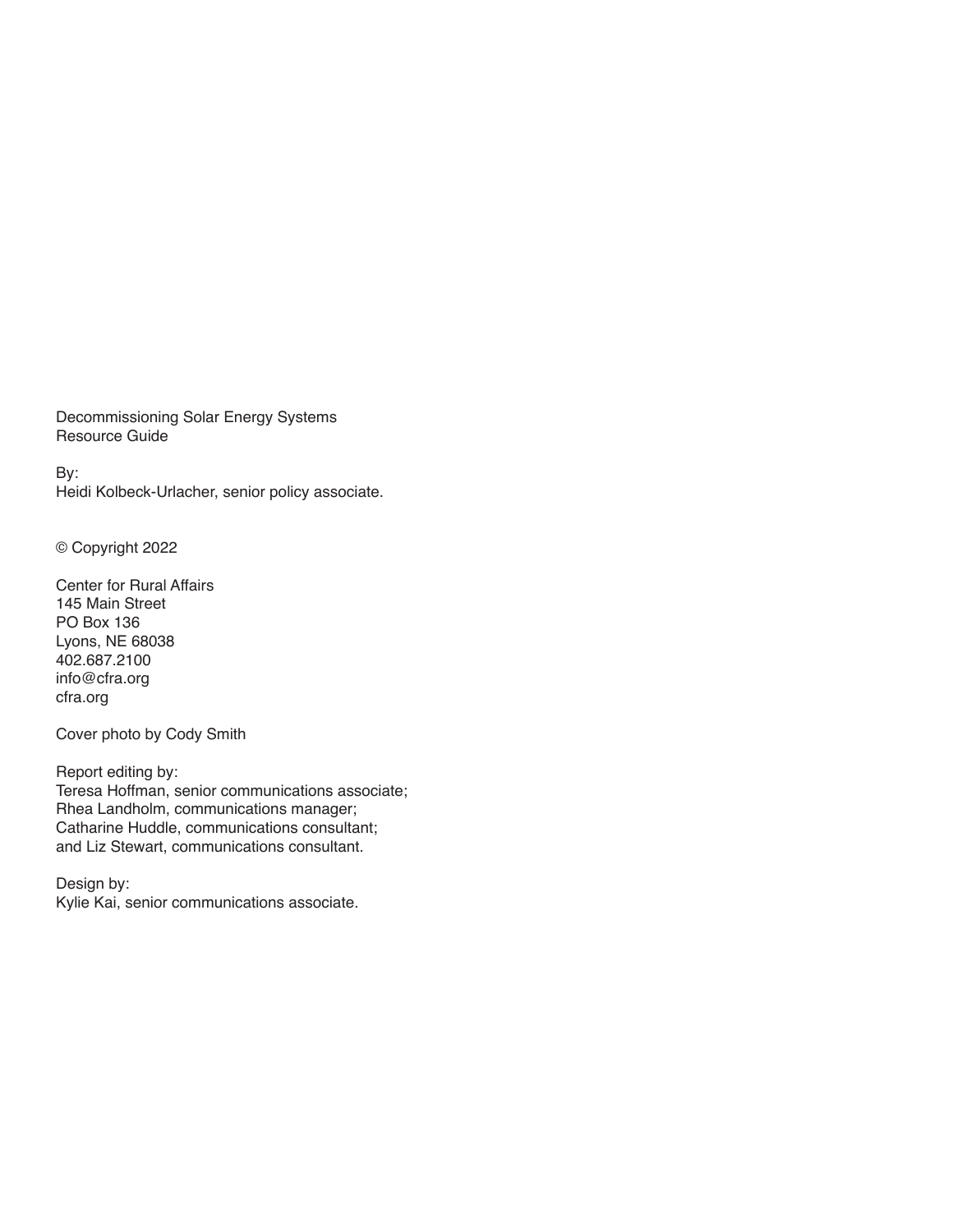# CONTENTS

- 1 I. Introduction
- 1 II. Understanding solar project end-of-life options
- 2 A. Extending the performance period: reuse, refurbishment, and repowering
- 2 B. Full decommissioning: recycling and disposal of solar panels
- 4 III. Planning for decommissioning
- 4 A. Components of a decommissioning plan
- 4 B. Estimating decommissioning costs
- 5 1. Decommissioning cost examples
- 5 C. Financial assurance mechanisms
- 6 IV. Recommendations

# FIGURES AND TABLES

- 3 Figure 1: Solar Energy Industries Association PV Recycling Partner Network
- 5 Table 1: Sample list of decommissioning tasks and estimated costs for a 2 MW solar installation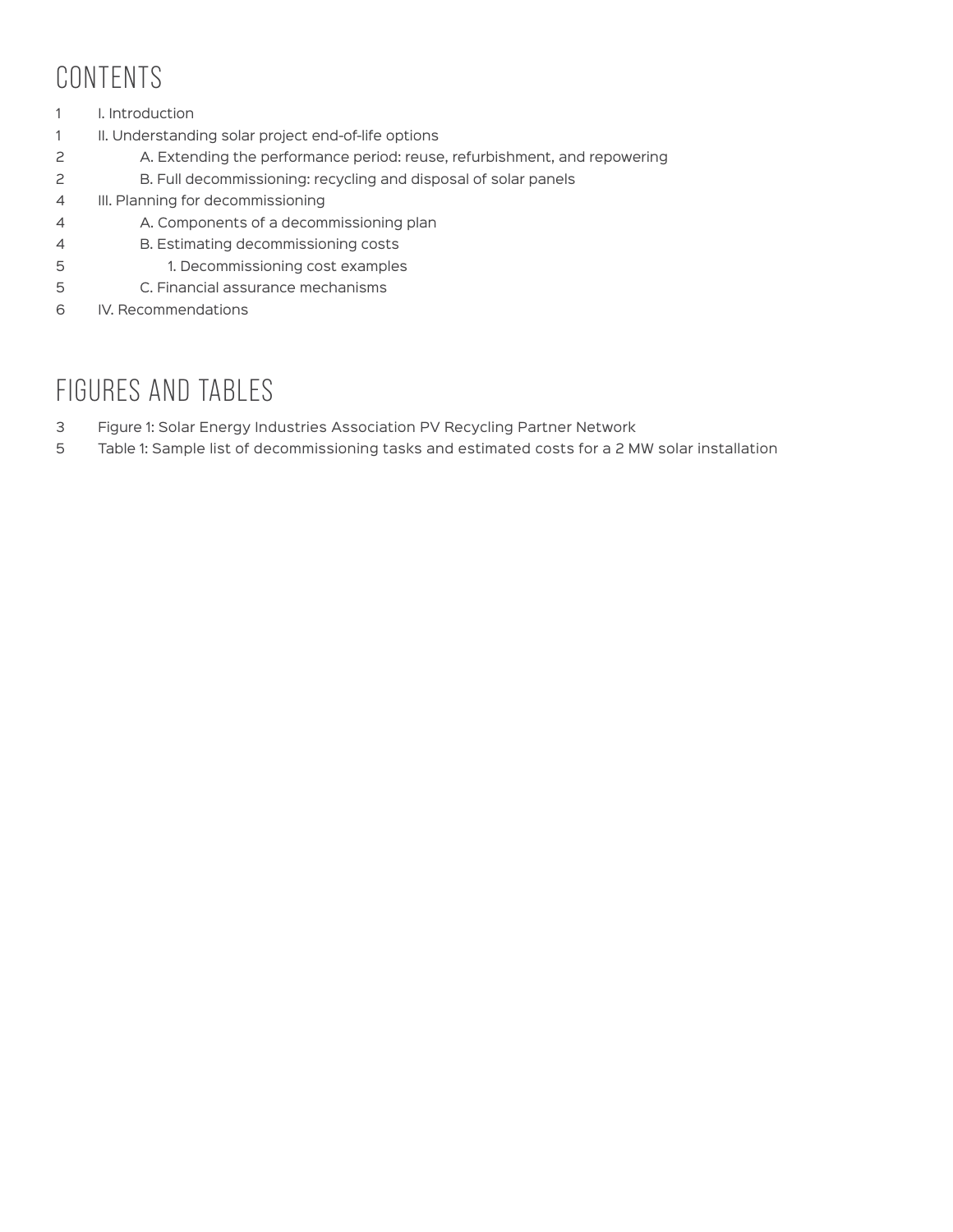

When solar projects reach the end of their expected performance period, there are several management options. They include extending the performance period through reuse, refurbishment, or repowering of the facility or fully discontinuing operations and decommissioning the project. | Photo by Rhea Landholm

## **I. INTRODUCTION**

Falling equipment costs coupled with increased demand for clean energy have led to a rapid rise in solar development over the past decade, a trend expected to continue. Although solar accounted for 3% of U.S. electricity in 2020, the U.S. Energy Information Administration projects that number will reach 20% by 2050.<sup>1</sup> In 2022 alone, solar will account for nearly half of all new electric generating capacity.2

Solar projects are often located in rural areas and can provide numerous benefits to nearby communities, including lease payments to landowners, tax revenue to fund infrastructure and services, and the creation of both permanent and temporary jobs.

County officials are typically responsible for enacting siting or zoning standards to help ensure solar

1 Francis, Mickey, and Manussawee Sukunta. "Solar generation was 3% of U.S. electricity in 2020, but we project it will be 20% by 2050." U.S. Energy Information Administration, Nov. 16, 2021, eia.gov/ todayinenergy/detail.php?id=50357. Accessed April 2022.

2 Fasching, Elesia, and Suparna Ray. "Solar power will account for nearly half of new U.S. electric generating capacity in 2022." U.S. Energy Information Administration, Jan. 10, 2022, eia.gov/todayinenergy/detail. php?id=50818. Accessed April 2022.

development is supported by local residents. This can include planning for the eventual decommissioning of energy projects that have reached the end of their life cycles.

## **II. UNDERSTANDING SOLAR PROJECT END-OF-LIFE OPTIONS**

Solar panel lifespan is 25 to 35 years.<sup>3</sup> Since approximately 75% of all U.S. solar capacity has been installed in the past five years, most panels are still operational and have not been decommissioned vet.<sup>4</sup>

When solar projects reach the end of their expected performance period, there are several management options. They include extending the performance period through reuse, refurbishment, or repowering of the facility or fully discontinuing operations and decommissioning the project.

3 Huang, Susan, et al. "Solar Energy Technologies Office Photovoltaics End-of-Life Action Plan." U.S. Department of Energy, Office of Energy Efficiency & Renewable Technology, March 2022, energy.gov/sites/ default/files/2022-03/Solar-Energy-Technologies-Office-PV-End-of-Life-Action-Plan\_0.pdf. Accessed April 2022.

4 Ibid.

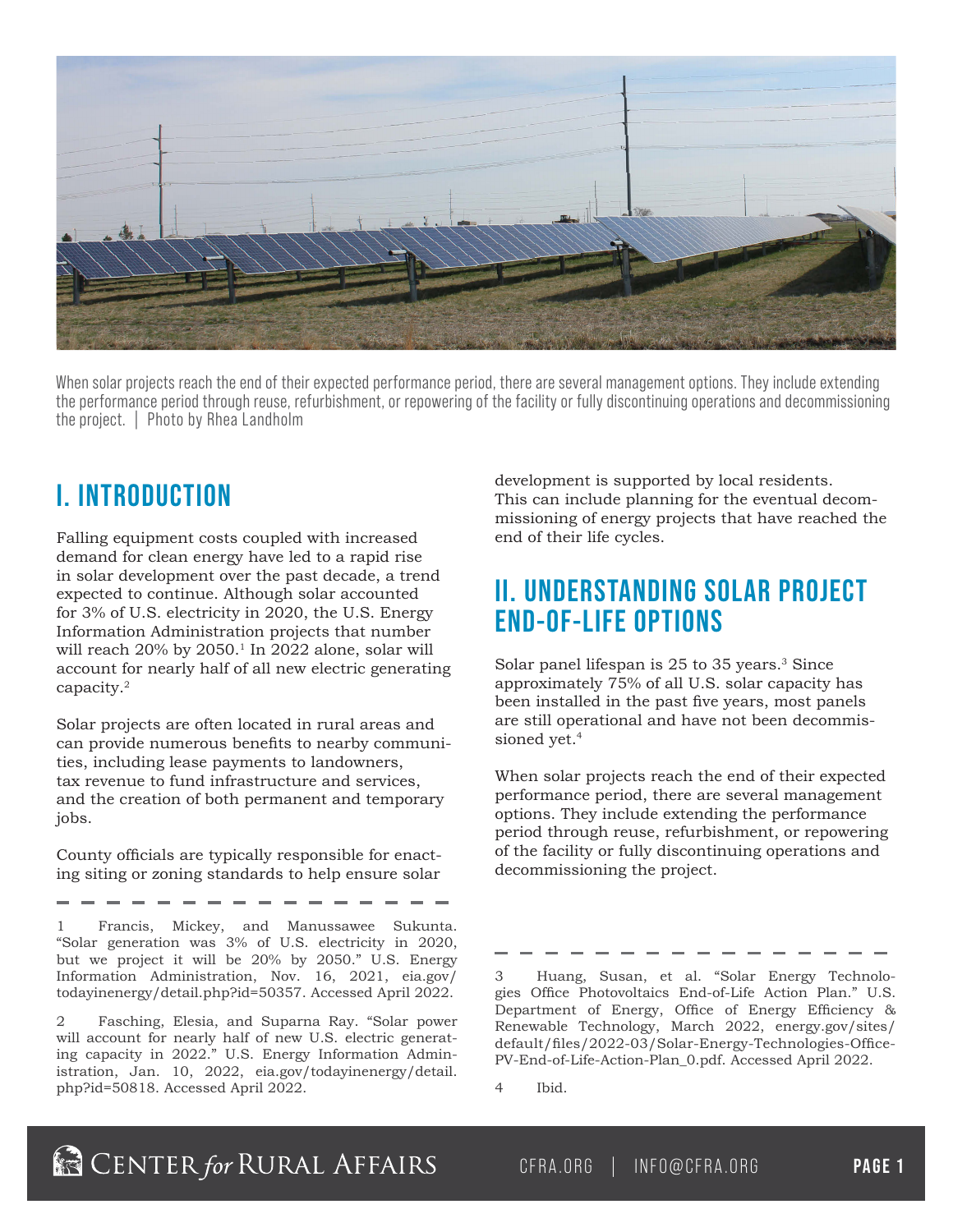### **A. EXTENDING THE PERFORMANCE PERIOD: REUSE, REFURBISHMENT, AND REPOWERING**

In some cases, photovoltaic modules can be reused or refurbished to extend the system's performance period.5 If equipment is still in working order, one possibility is to extend leases, permits, and interconnection agreements to continue operation. This requires no capital investment, but there are costs associated with maintaining aged equipment.<sup>6</sup>

- **• Reuse** of the system's photovoltaic modules is the most economically and environmentally beneficial option and can provide opportunities for revenue or tax savings.7 Research has shown that solar panels degrade at a rate of 0.5% per year, which means that by year 20 a panel can be expected to produce 90% of the electricity it did in year 1.8
- **• Refurbishment** involves making necessary repairs to extend the lifespan of the system's older equipment. Refurbishing older equipment can be challenging due to the difficulty of finding parts and lack of expertise in working with older technologies.9

5 "End-of-Life Management for Solar Photovoltaics: Recycling." Solar Energy Industries Association, January 2020, seia.org/sites/default/files/2020-11/SEIA-Recycling-Program-Factsheet-January%202020%20final. pdf. Accessed April 2022.

- - - - - -

6 "What it Takes to Realize a Circular Economy for Solar Photovoltaic System Materials." National Renewable Energy Laboratory, April 2, 2021, nrel.gov/news/ program/2021/what-it-takes-to-realize-a-circulareconomy-for-solar-photovoltaic-system-materials.html. Accessed April 2022.

7 "Solar Photovoltaics: End-of-Life Management Infographic." Electric Power Research Institute, March 18, 2021, epri.com/research/products/00000000 3002021132. Accessed May 2022.

8 Mow, Benjamin. "STAT FAQs Part 2: Lifetime of PV Panels." National Renewable Energy Laboratory, April 23, 2018, nrel.gov/state-local-tribal/blog/posts/statfaqs-part2-lifetime-of-pv-panels.html. Accessed April 2022.

9 "What it Takes to Realize a Circular Economy for Solar Photovoltaic System Materials." National Renewable Energy Laboratory, April 2, 2021, nrel.gov/news/ program/2021/what-it-takes-to-realize-a-circulareconomy-for-solar-photovoltaic-system-materials.html. Accessed April 2022.

**• Repowering** involves redesigning the system and installing new arrays and inverters to rebuild or replace the power source, and can cost about 80% of the total plant value. A repowered solar system is new in most respects but can leverage existing land-use, permitting, and utility interconnections.10

### **B. FULL DECOMMISSIONING: RECYCLING AND DISPOSAL OF SOLAR PANELS**

Full decommissioning indicates the solar facility will be closed, all photovoltaic equipment will be removed, and land will be restored to its original condition.11 Disassembly of the solar system mirrors assembly, only in reverse. It will include removing modules and sorting components by material type. Major pieces of equipment might be sourced for spare parts or sent for recycling. Labor cost of decommissioning can be half that of installation.<sup>12</sup>

**• Recycling** solar panels decreases waste and allows for the recovery of high-value and energy-intensive materials. Solar panels typically consist of glass, aluminum, copper, silver, and semiconductor materials that can be successfully recovered. By weight, more than 80% of a typical solar panel is glass and aluminum, both of which are common and easily recycled materials.13

Solar recycling technology is still a developing field. At present most recycling happens at existing glass recycling facilities, which can recover about 78% of materials.<sup>14</sup> It is anticipated that

10 Ibid.

11 Ibid.

12 Curtis, Taylor, et al. "Best Practices at the End of the Photovoltaic System Performance Period." National Renewable Energy Laboratory, February 2021, nrel.gov/docs/ fy21osti/78678.pdf. Accessed April 2022.

13 "End-of-Life Management for Solar Photovoltaics: Recycling." Solar Energy Industries Association, January 2020, seia.org/sites/default/files/2020-11/SEIA-Recycling-Program-Factsheet-January%202020%20final. pdf. Accessed April 2022.

14 "Solar Photovoltaics: End-of-Life Management Infographic." Electric Power Research Institute, March 18, 2021, epri.com/research/products/0000000030020211 32. Accessed December 2021.

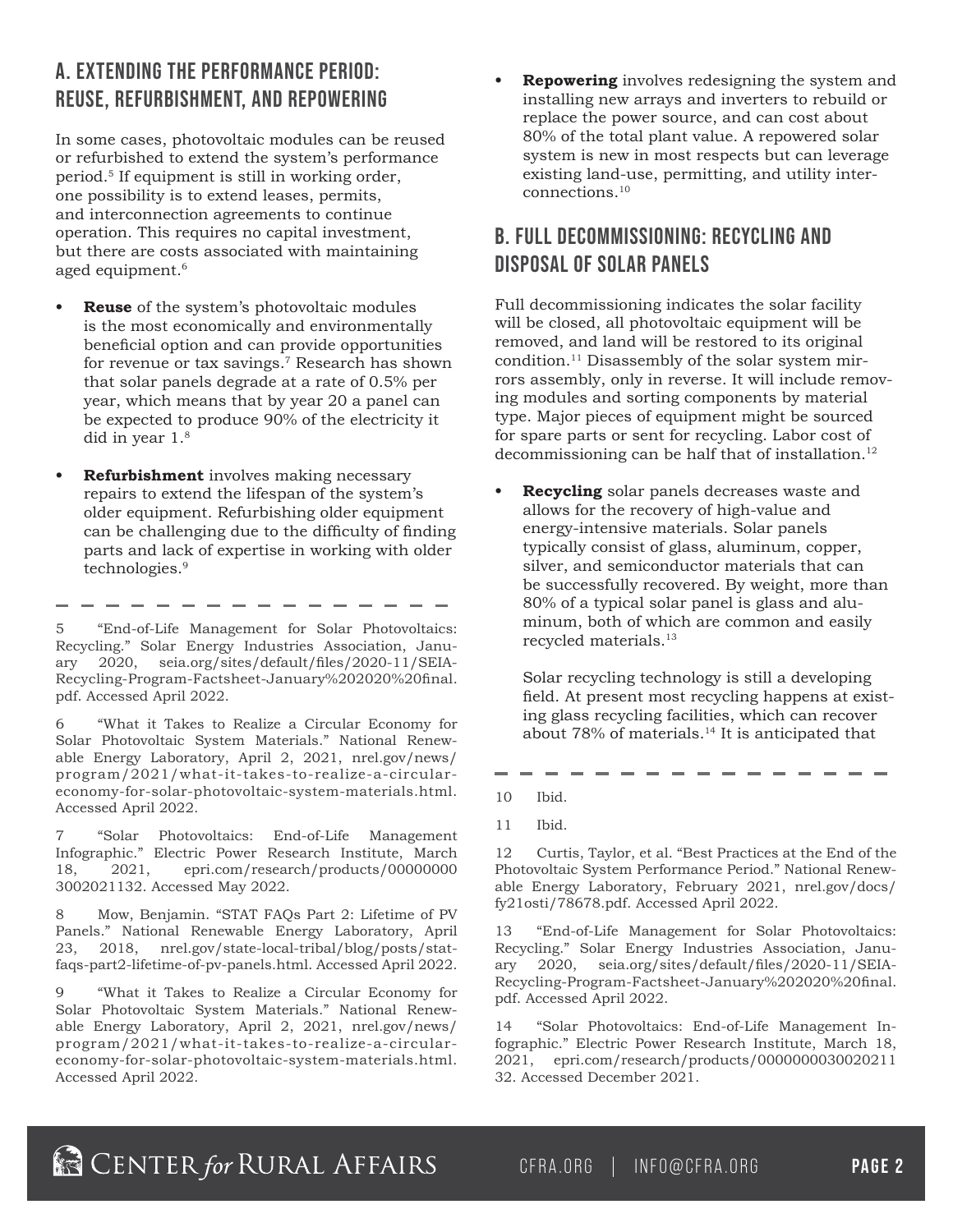#### FIGURE 1: SOLAR ENERGY INDUSTRIES ASSOCIATION PV RECYCLING PARTNER NETWORK



Source: Solar Energy Industries Association

with emerging technologies the amount recovered will increase. Currently, recycling may be more costly than other options.15

The Solar Energy Industries Association's (SEIA) PV Recycling Working Group has been preparing for solar recycling needed in coming years by developing the SEIA PV Recycling Partner Network. See Figure 1 for a map of current locations.

**• Disposal** of solar system equipment by landfill is the least expensive and most accessible option, although it presents obvious environmental drawbacks.16 Disposal of solar panels should be done with careful consideration of federal, state, and local solid waste requirements.17 Some states, such as North Carolina, Washington,

15 Ibid.

17 Curtis, Taylor, et al. "Best Practices at the End of the Photovoltaic System Performance Period." National Renewable Energy Laboratory, February 2021, nrel.gov/docs/ fy21osti/78678.pdf. Accessed April 2022.

and California, have enacted specific policies around the management of solar panel waste.<sup>18</sup>

Testing on solar panels indicates different varieties of panels contain different metals in the semiconductor and solder. Some of these metals, such as lead and cadmium, may be considered hazardous waste if present in high enough quantities.19 If a solar panel contains hazardous materials, those components are subject to hazardous waste regulation under the Resource Conservation and Recovery Act of 1976 (RCRA). Because recycling is encouraged over disposal, the RCRA does provide certain conditional exclusions for the recycling of solar panels containing hazardous waste.20

18 "End of Life Solar Panels: Regulations and Management." U.S. Environmental Protection Agency, Sept. 16, 2021, epa.gov/hw/end-life-solar-panels-regulations-andmanagement. Accessed April 2022.

- 19 Ibid.
- 20 Ibid.

<sup>16</sup> Ibid.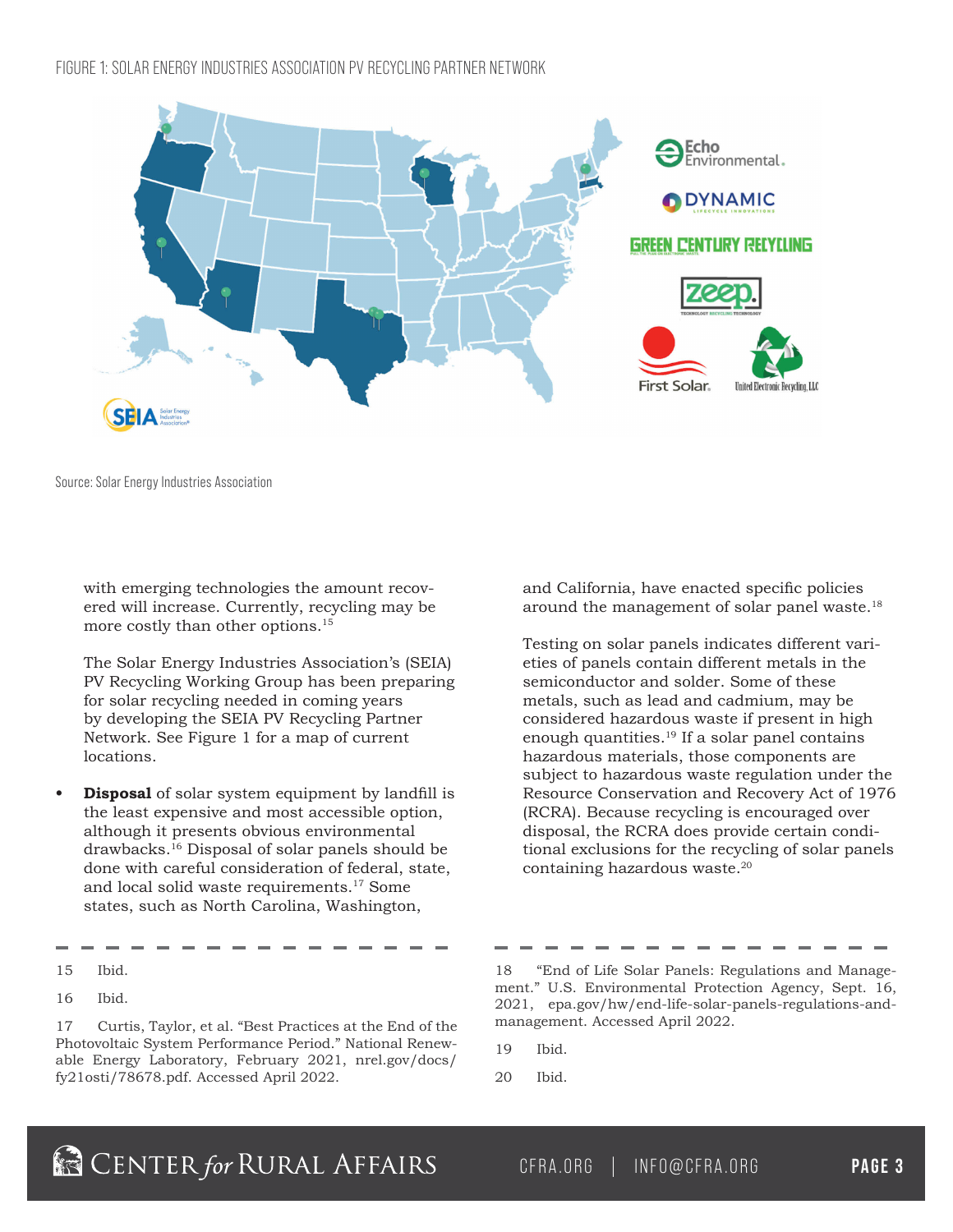# **III. PLANNING FOR DECOMMISSIONING**

Decommissioning requirements can be set by states and counties. Landowners and developer agreements may set additional requirements. It is prudent for local governments to plan ahead for solar decommissioning and create ordinances that spell out expectations and obligations. This ensures that financial responsibility for decommissioning falls to the project owner and not the county and landowners.

Because the majority of solar installations are decades away from being retired, project decommissioning plans may need to be revised over time. Periodic plan reviews allow local governments to accommodate necessary changes in decommissioning cost estimates, technology changes, and the availability of recycling services.

#### **A. COMPONENTS OF A DECOMMISSIONING PLAN**

Decommissioning plans often include: 21, 22, 23, 24

- Estimated lifespan of the project.
- Defined conditions upon which decommissioning will be initiated, such as the end of lease, inoperation of the facility for a certain period of time, or a pre-identified end date.

21 "Decommissioning Solar Panel Systems: Information for local governments and landowners on the decommissioning of large-scale solar panel systems." New York State Energy Research and Development Authority, nyserda.ny.gov/-/media/Migrated/NYSun/files/ Decommissioning-Solar-Systems.ashx. Accessed April 2022.

22 "EERA Recommendations on Review of Solar and Wind Decommissioning Plans (Commission Docket Number E999/M-17-123)." Minnesota Department of Commerce, March 16, 2020, efiling.web.commerce.state. mn.us/edockets/searchDocuments.do?method=show Poup&documentId=%7b1024E570-0000-CD11-98E8- 4EC4D05E58E7%7d&documentTitle=20203-161292-01. Accessed May 2022.

23 Curtis, Taylor, et al. "A Survey of Federal and State-Level Solar System Decommissioning Policies in the United States." National Renewable Energy Laboratory, December 2021, nrel.gov/docs/fy22osti/79650.pdf. Accessed April 2022.

24 Curtis, Taylor, et al. "Best Practices at the End of the Photovoltaic System Performance Period." National Renewable Energy Laboratory, February 2021. nrel.gov/docs/ fy21osti/78678.pdf. Accessed April 2022.

- Identification of the party responsible for decommissioning.
- Statement defining how notification will be made of intent to start the decommissioning process.
- Description of any agreement made with the landowner regarding decommissioning.
- Plans and schedule for updating the decommissioning plan over time.
- Decommissioning tasks and timing, including:
	- Removal of all equipment, structures, fencing, roads, and foundations.
	- Restoration of property to condition prior to solar development.
	- The timeframe for completion of decommissioning activities.
- Detailed decommissioning cost estimates prepared by a knowledgeable independent party. This may or may not include the salvage value of solar equipment and infrastructure.
- A description of expected impacts on natural resources.
- Financial surety, which may be established through different financial instruments, such as trusts or escrow accounts, bonds, letters of credit, or other types of agreements.

*Nebraska is one of the few states with a state-level decommissioning requirement. Nebraska Revised Statute 70-1014.02 requires that private electric suppliers comply with any decommissioning requirements adopted by local governmental entities, submit a decommissioning plan, bear all costs of decommissioning, and post a security bond or other instrument within 10 years of commercial operation securing the costs of decommissioning the facility.25*

### **B. ESTIMATING DECOMMISSIONING COSTS**

Because few solar projects have yet to be decommissioned, cost estimates vary widely. Differences depend on numerous factors specific to the project,

- - -

25 "Nebraska Revised Statute 70-1014.02." Nebraska Legislature, nebraskalegislature.gov/laws/statutes. php?statute=70-1014.02. Accessed May 2022.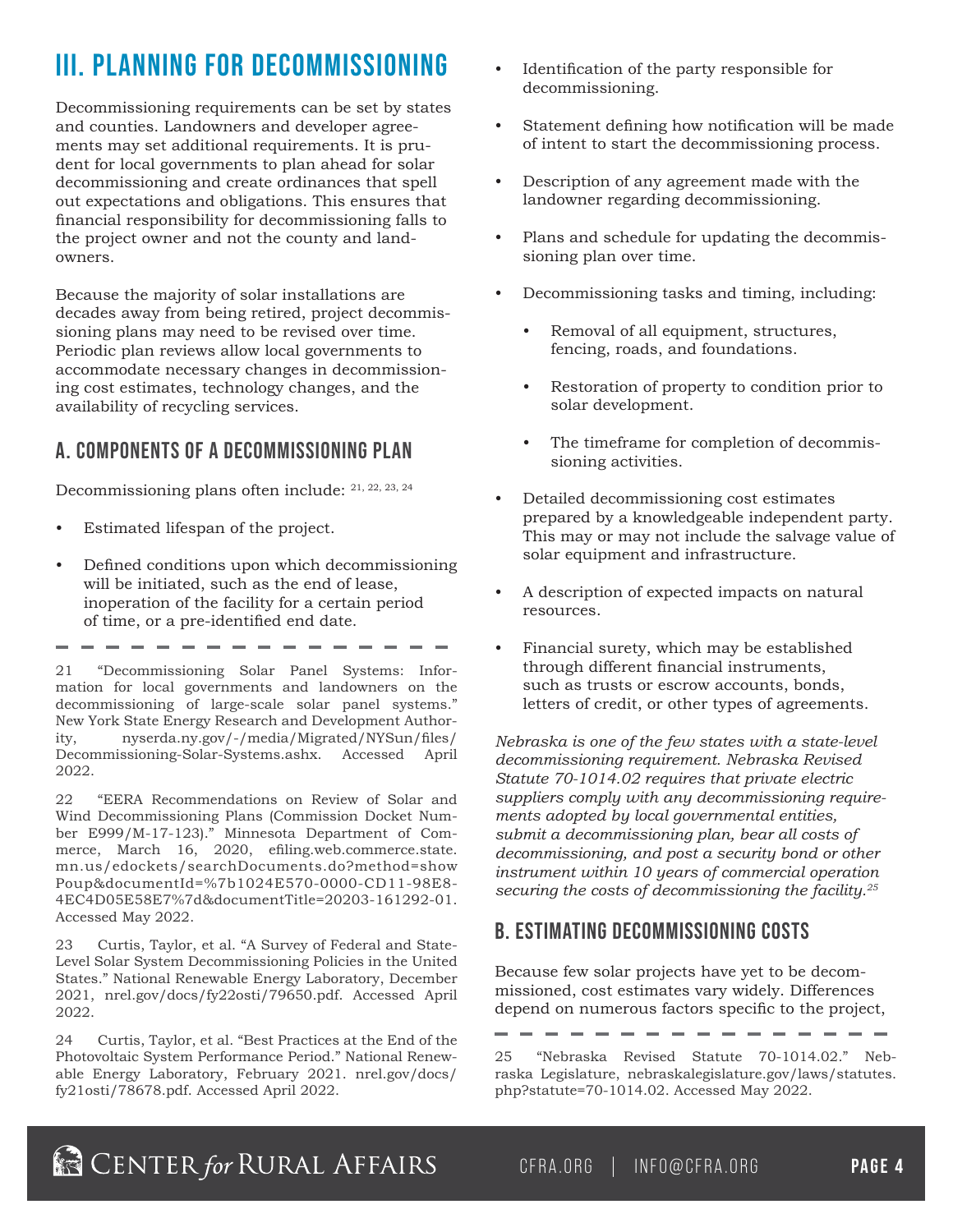site, calculation methods, local government requirements, and whether salvage value is included as part of the total. Using local, independent professionals, such as third-party engineers, to develop a project-specific decommissioning cost estimate is recommended.

#### **1. DECOMMISSIONING COST EXAMPLES**

- The New York State Energy Research and Development Authority (NYSERDA) estimates \$30,000 per megawatt in present day costs.26 See Table 1 for NYSERDA's sample list of decommissioning costs for a 2 MW solar installation. $27$
- A 2018 Minnesota Department of Commerce solar and wind decommissioning working group estimated the net costs (total less salvage value) of solar facilities at \$21,700 to \$56,300 per megawatt.28
- Decommissioning costs for South Dakota's first two proposed utility-scale solar projects are estimated between \$9,090 and \$18,148 per megawatt.29, 30

#### TABLE 1: SAMPLE LIST OF DECOMMISSIONING TASKS AND ESTIMATED COSTS FOR A 2 MW SOLAR INSTALLATION

| <b>Tasks</b>                                         | <b>Estimated</b><br>cost |
|------------------------------------------------------|--------------------------|
| Remove rack wiring                                   | \$2,459                  |
| Remove panels                                        | \$2,450                  |
| Dismantle racks                                      | \$12,350                 |
| Remove electrical equipment                          | \$1,850                  |
| Breakup and remove concrete<br>pads or ballasts      | \$1,500                  |
| Remove racks                                         | \$7,800                  |
| Remove cable                                         | \$6,500                  |
| Remove ground screws and<br>power poles              | \$13,850                 |
| Remove fence                                         | \$4,950                  |
| Grading                                              | \$4,000                  |
| Seed disturbed areas                                 | \$250                    |
| Truck to recycling center                            | \$2,250                  |
| <b>Current total</b>                                 | \$60,200                 |
| <b>Total after 20 years</b><br>(2.5% inflation rate) | \$98,900                 |

Source: New York State Energy Research and Development Authority

26 "Decommissioning Solar Panel Systems: Information for local governments and landowners on the decommissioning of large-scale solar panel systems." New York State Energy Research and Development Authority, nyserda.ny.gov/-/media/Migrated/NYSun/ files/Decommissioning-Solar-Systems.ashx. Accessed April 2022.

27 Ibid.

28 "Solar and Wind Decommissioning Working Group, Report and Recommendations." Minnesota Department of Commerce, August 2018, efiling.web.commerce.state. mn.us/edockets/searchDocuments.do?method=show Poup&documentId=%7BF0DC9065-0000-C734-8DCC-76C867A06CD8%7D&documentTitle=20188-146145-02. Accessed May 2022.

29 "Lookout Solar Project: Application to the South Dakota Public Utilities Commission for an Energy Facility Permit." South Dakota Public Utilities Commission, December 2018, puc.sd.gov/commission/dockets/ electric/2018/el18-059/application.pdf. Accessed May 2022.

30 "Appendix D: Decommissioning Plan. Wild Springs Solar LLC." South Dakota Public Utilities Commission,<br>May 15, 2020, puc.sd.gov/commission/dockets/ May 15, 2020, puc.sd.gov/commission/dockets/ electric/2020/el20-018/AppendixD.pdf. Accessed May 2022.

#### **B. FINANCIAL ASSURANCE MECHANISMS**

Some local governments may decide to require financial mechanisms, such as trusts, escrow accounts, bonds, or letters of credit, to ensure appropriate decommissioning and reclamation. Requiring financial assurance is a tradeoff, as it provides additional protection for local governments, but may increase overall project costs, which could deter development.31 If requiring financial assurance, a more favorable approach for developers is if assurances can be paid over time rather than prior to project operation, as the assurance may be

31 "Decommissioning Solar Panel Systems: Information for local governments and landowners on the decommissioning of large-scale solar panel systems." New York State Energy Research and Development Authority, nyserda.ny.gov/-/media/Migrated/NYSun/ files/Decommissioning-Solar-Systems.ashx. Accessed April 2022.

**B** CENTER for RURAL AFFAIRS